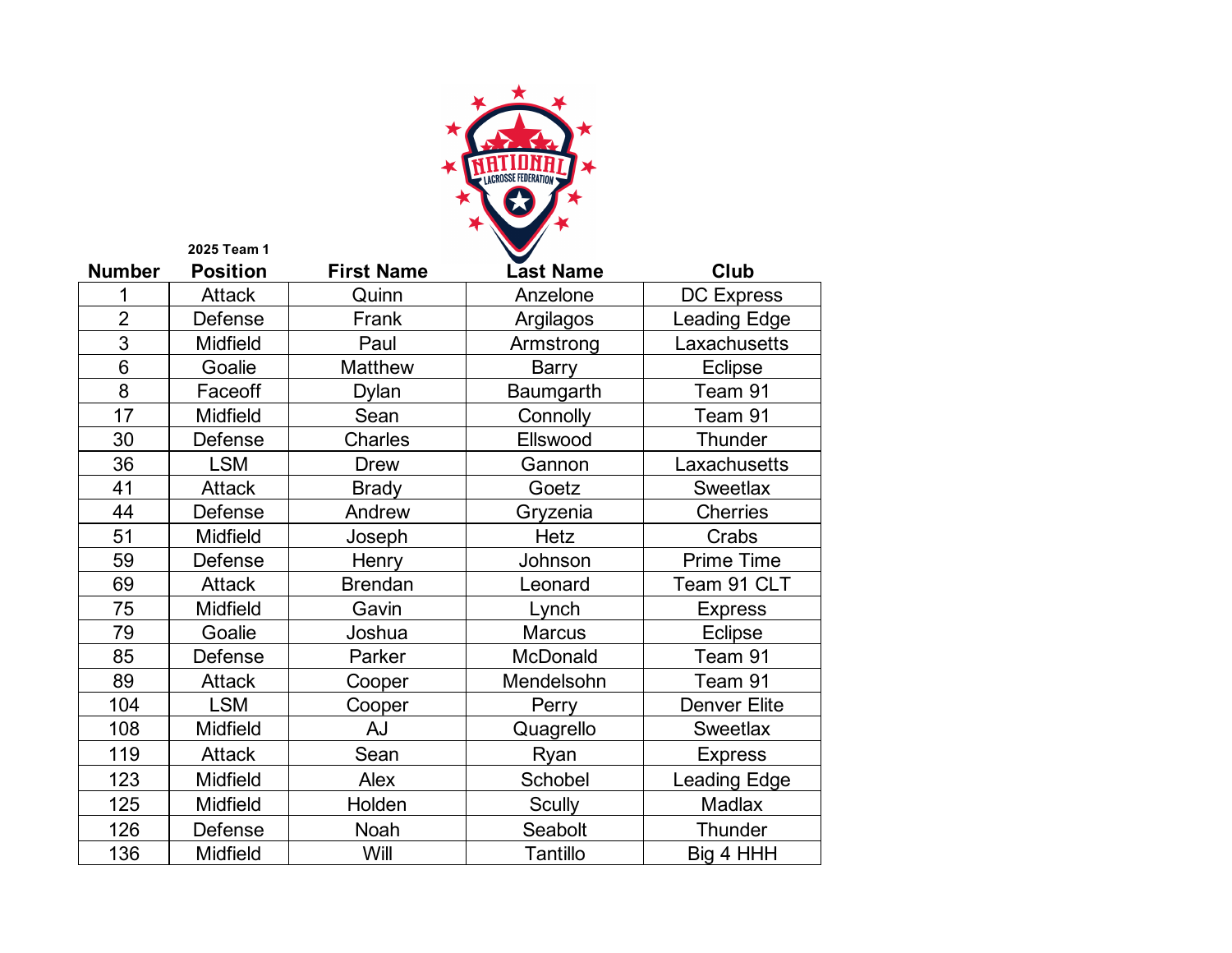

| <b>Number</b>  | <b>Position</b> | <b>First Name</b> | <b>Last Name</b> | Club                   |
|----------------|-----------------|-------------------|------------------|------------------------|
| $\overline{4}$ | Midfield        | Forrest           | <b>Balette</b>   | Iron Horse             |
| 5              | <b>Attack</b>   | Liam              | <b>Banks</b>     | Big 4 HHH              |
| 10             | Goalie          | Dennis            | <b>Brady</b>     | <b>Express</b>         |
| 13             | Defense         | <b>Jack</b>       | Carroll          | Big 4 HHH              |
| 18             | Faceoff         | Christopher       | Corrao           | Thunder                |
| 24             | <b>Midfield</b> | Chase             | Darke            | <b>DC Express</b>      |
| 31             | Defense         | Gardiner          | Ely              | <b>Eclipse</b>         |
| 34             | <b>Attack</b>   | Preston           | Evans            | Laxachusetts           |
| 37             | <b>LSM</b>      | Matthew           | Giannetti        | Predators              |
| 42             | <b>Attack</b>   | Cullen            | Granara          | 4 Leaf                 |
| 46             | Defense         | Charlie           | Halpert          | Big 4 HHH              |
| 54             | Midfield        | Phillip           | Hullinger        | Team 91 CLT            |
| 60             | Defense         | Ryker             | Kemp             | Crabs                  |
| 71             | <b>Attack</b>   | Theodore          | Ley              | <b>Cherries</b>        |
| 76             | Midfield        | Eric              | Macmillan        | Big 4 HHH              |
| 86             | Defense         | Teddy             | McKeigue         | Laxachusetts           |
| 99             | <b>Attack</b>   | Aidan             | O'Connell        | Team 91                |
| 103            | Goalie          | Zachary           | Parks            | <b>Annapolis Hawks</b> |
| 110            | Midfield        | Anthony           | Raio             | Team 91                |
| 124            | <b>Midfield</b> | Joseph            | <b>Schwartz</b>  | <b>Express</b>         |
| 127            | Defense         | <b>Brayden</b>    | Serwer           | <b>DC Express</b>      |
| 128            | <b>Attack</b>   | Luke              | Shannehan        | <b>Eclipse</b>         |
| 130            | <b>LSM</b>      | Oliver            | Skeean           | Thunder                |
| 137            | <b>Midfield</b> | Grady             | Taylor           | 4 Leaf                 |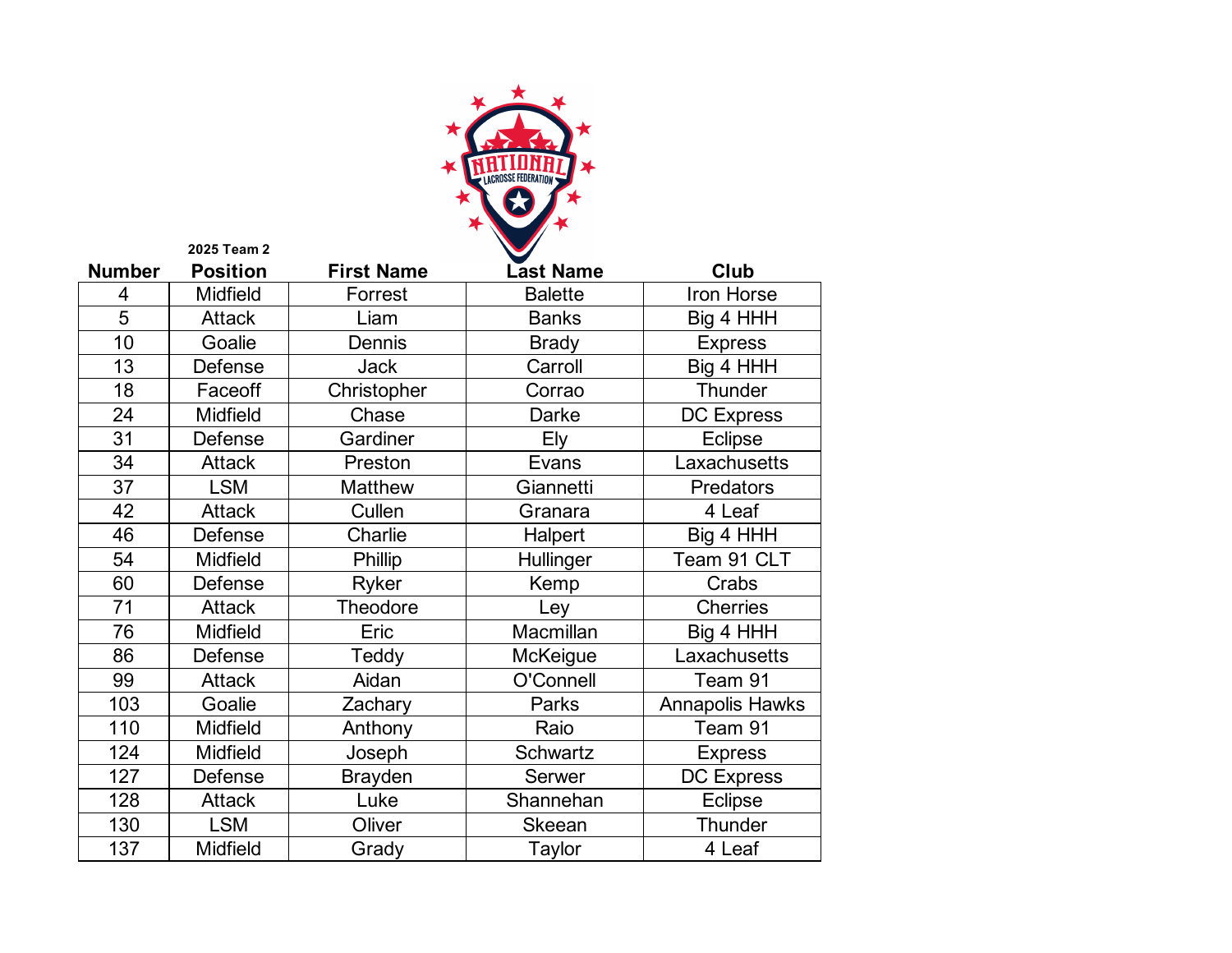

| <b>Number</b> | <b>Position</b> | <b>First Name</b> | <b>Last Name</b>   | Club                |
|---------------|-----------------|-------------------|--------------------|---------------------|
| 7             | <b>Midfield</b> | Alexander         | <b>Bauer</b>       | Team 91             |
| 15            | Defense         | Reid              | Chisholm           | Team10              |
| 19            | Goalie          | <b>Steele</b>     | Croom              | Crabs               |
| 20            | Faceoff         | <b>Brice</b>      | Crosby             | <b>Leading Edge</b> |
| 26            | <b>Midfield</b> | Justin            | <b>DiGiovanni</b>  | 3d                  |
| 33            | Defense         | Aiden             | Eriksen            | 3d                  |
| 47            | Defense         | Ryder             | Hanin              | <b>DC Express</b>   |
| 48            | <b>LSM</b>      | William           | Hayes              | Eclipse             |
| 50            | <b>Attack</b>   | <b>Tucker</b>     | <b>Hess</b>        | Eclipse             |
| 56            | Midfield        | Miguel            | Iglesias           | <b>Prime Time</b>   |
| 63            | Defense         | Luke              | Kloostra           | <b>Cherries</b>     |
| 66            | <b>Attack</b>   | Connor            | Kuttin             | <b>Express</b>      |
| 72            | <b>Attack</b>   | Dylan             | Locklear           | Thunder             |
| 90            | <b>Midfield</b> | Wyatt             | Merandi            | Thunder             |
| 92            | Defense         | Cole              | Meyer              | 4 Leaf              |
| 100           | <b>Attack</b>   | Michael           | Ortlieb            | Big 4 HHH           |
| 113           | <b>Midfield</b> | Tyler             | <b>Rice</b>        | Thunder             |
| 120           | Goalie          | Salvatore         | Santoro            | Team 91             |
| 129           | Faceoff         | Carter            | Sherwood           | Team 91 CLT         |
| 131           | <b>Midfield</b> | <b>Steele</b>     | Smithson           | Thunder             |
| 134           | <b>LSM</b>      | Teddy             | <b>Stonestreet</b> | Laxachusetts        |
| 138           | <b>Attack</b>   | Asher             | <b>Testa</b>       | Leading Edge        |
| 139           | Midfield        | Crosby            | thurmond           | Laxachusetts        |
| 146           | Defense         | <b>Tristan</b>    | Wachtel            | Team 91 Tristate    |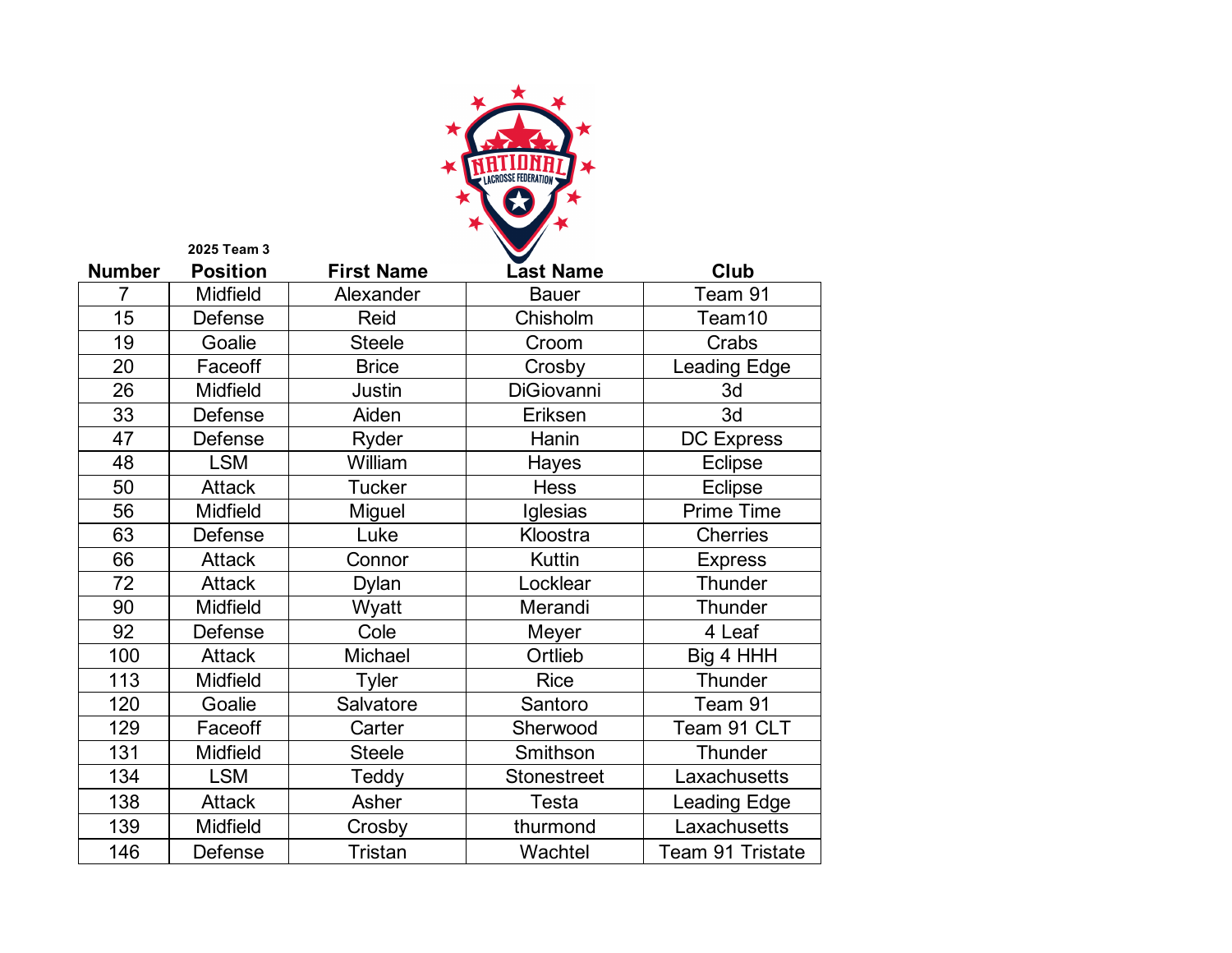

|               | 2025 Team 4                     |                   |                  |                      |
|---------------|---------------------------------|-------------------|------------------|----------------------|
| <b>Number</b> | <b>Position</b>                 | <b>First Name</b> | Last Name        | Club                 |
| 9             | <b>Midfield</b>                 | Jameson           | <b>Blakeslee</b> | <b>Express North</b> |
| 21            | <b>Attack</b>                   | <b>Bobby</b>      | Cusimano         | Leading Edge         |
| 22            | Defense                         | Louis Jr          | D'Agostino       | <b>Express</b>       |
| 27            | Goalie                          | <b>Jack</b>       | Donovan          | Big 4 HHH            |
| 39            | Midfield                        | <b>Jack</b>       | Glencross        | Thunder              |
| 45            | Faceoff                         | David             | Hahm             | Laxachusetts         |
| 52            | Defense                         | <b>Patrick</b>    | <b>Hiebert</b>   | Team 91              |
| 57            | <b>Attack</b>                   | Owen              | <b>Iles</b>      | Team 91              |
| 61            | Midfield                        | Hunter            | Kimball          | Team 91              |
| 74            | Defense                         | Ryan              | Luhrs            | Team 91              |
| 78            | <b>Attack</b>                   | Jackson           | Maher            | <b>DC Express</b>    |
| 80            | <b>LSM</b>                      | Quade             | <b>Marks</b>     | <b>Denver Elite</b>  |
| 93            | <u> Derense</u><br>$(1 \cap M)$ | Jake              | <b>Morales</b>   | Crabs                |
| 94            | Midfield                        | Will              | Moskowitz        | Eclipse              |
| 96            | Defense                         | Will              | Murphy           | 4 Leaf               |
| 109           | <b>Attack</b>                   | Finley            | Radding          | <b>Thunder</b>       |
| 114           | <b>Midfield</b>                 | Payton            | <b>Riddle</b>    | Team 91 Georgia      |
| 122           | Goalie                          | <b>Nick</b>       | schiliro         | Igloo                |
| 132           | <b>Midfield</b>                 | Matthew           | <b>Steele</b>    | Laxachusetts         |
| 142           | <b>Attack</b>                   | <b>Jack</b>       | Trymbiski        | Big 4 HHH            |
| 143           | Midfield                        | Logan             | Turley           | Big 4 HHH            |
| 148           | <b>LSM</b>                      | Colten            | Yates            | Laxachusetts         |
| 176           | Defense                         | Joseph            | Filardi          | Team 91              |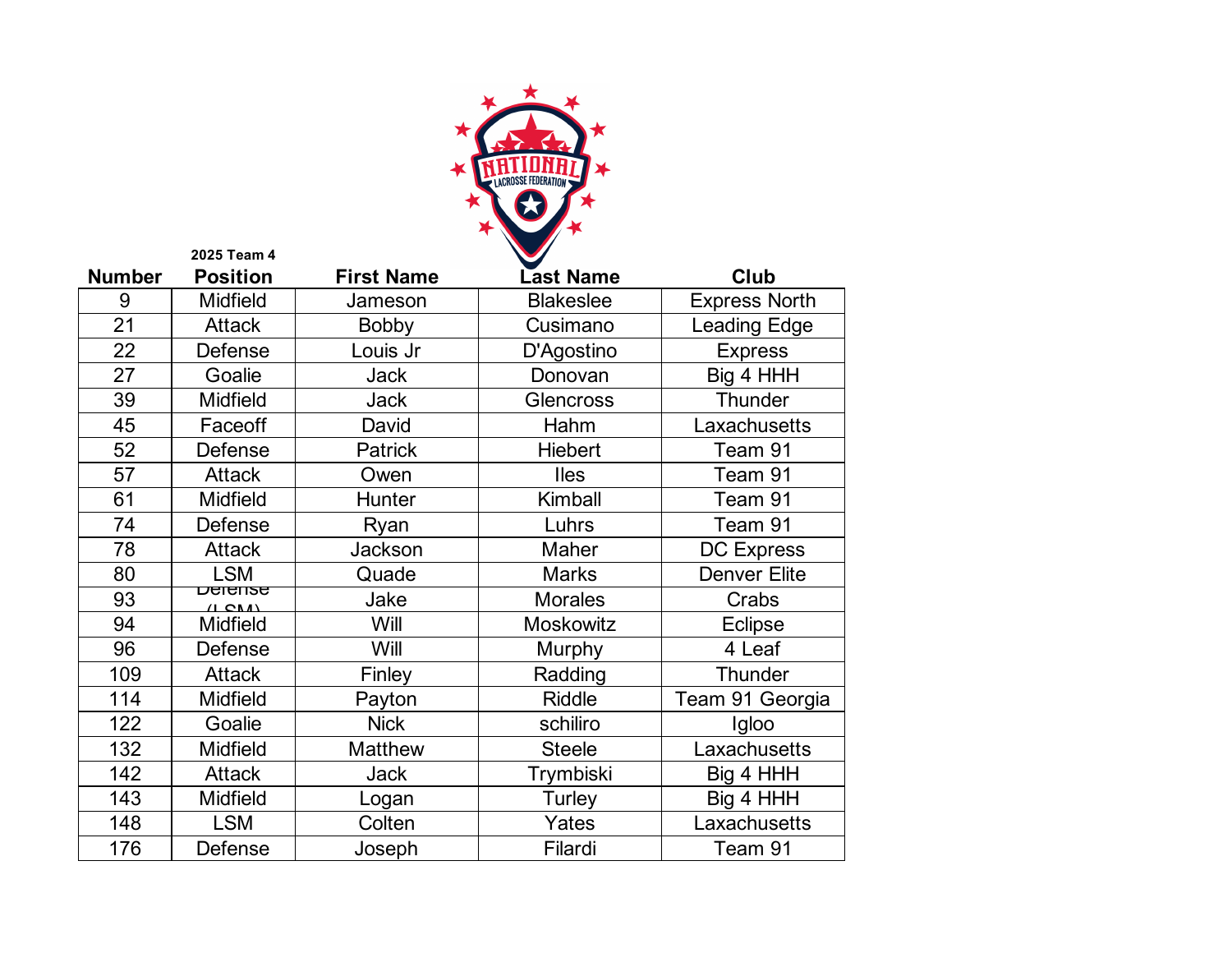

| <b>Number</b> | <b>Position</b> | <b>First Name</b> | <b>Last Name</b> | Club                |
|---------------|-----------------|-------------------|------------------|---------------------|
| 12            | <b>Midfield</b> | Davis             | Campbell         | <b>Leading Edge</b> |
| 25            | Defense         | Chaz              | Dechene          | <b>Express</b>      |
| 29            | <b>Attack</b>   | Wil               | Dupont           | <b>Express</b>      |
| 35            | Defense         | Michael           | Forrest          | Team 91             |
| 40            | <b>Midfield</b> | Nolan             | Goddard          | Team 91 Georgia     |
| 53            | Goalie          | Gavin             | <b>Holwill</b>   | <b>Thunder</b>      |
| 55            | Defense         | Tim               | Humes, Jr        | <b>Cherries</b>     |
| 64            | <b>Midfield</b> | Daniel            | Kolin            | <b>Express</b>      |
| 65            | <b>Attack</b>   | Kimo              | <b>Kouletsis</b> | Team 91             |
| 77            | Defense         | Devin             | Maguire          | Laxachusetts        |
| 81            | <b>LSM</b>      | Carter            | <b>Martin</b>    | Team 91 CLT         |
| 82            | <b>Attack</b>   | Cam               | <b>McCarthy</b>  | 3d                  |
| 102           | Defense         | Jason             | Pagano           | Eclipse             |
| 105           | Faceoff         | Christian         | Peterman         | Big 4 HHH           |
| 106           | <b>Midfield</b> | Parker            | Prater           | <b>Thunder</b>      |
| 111           | <b>Attack</b>   | Michael           | Read             | <b>Thunder</b>      |
| 116           | <b>Midfield</b> | Seamus            | Riordan          | Big 4 HHH           |
| 118           | <b>Attack</b>   | Owen              | Rogers           | Thunder             |
| 133           | <b>Midfield</b> | John              | Stenberg         | Laxachusetts        |
| 141           | Goalie          | Ethan             | <b>Train</b>     | Laxachusetts        |
| 144           | <b>Midfield</b> | Charlie           | Vidal            | <b>Denver Elite</b> |
| 149           | <b>Attack</b>   | Asher             | Ziv              | <b>Leading Edge</b> |